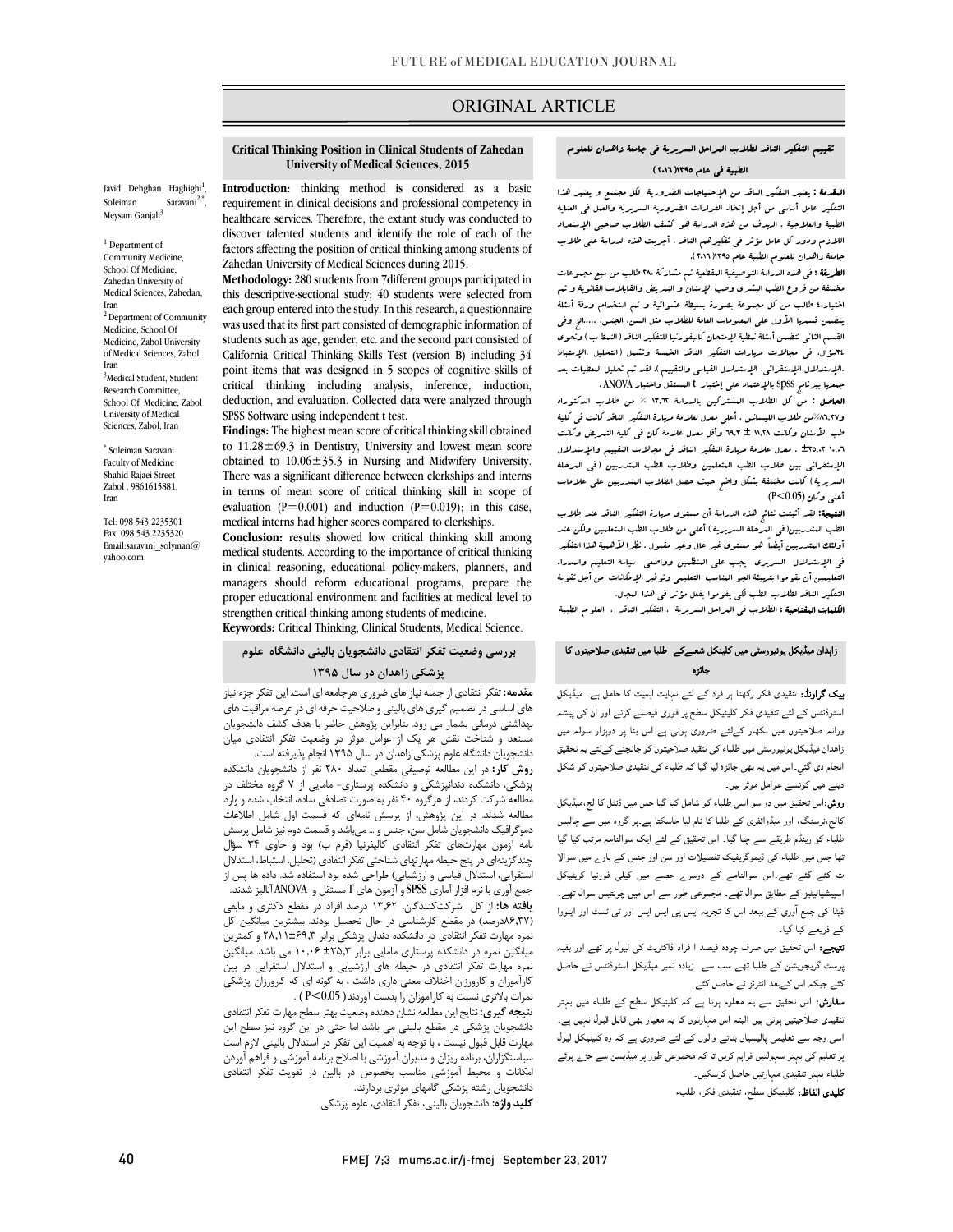# **INTRODUCTION**

People have unique characteristics; for instance, they are different in terms of physical, emotional and other personal characteristics. Critical thinking is the most important variable that is different among people. Thinking method is an underlying, because life philosophy of a person is based on thinking method of that person. Thinking is the final solution of person so that the quality of life is definitely related to the quality of thinking. This point exists in either personal and social level or world level (1). In addition to individual differences, the educational system should be updated in order not to expand these differences. In general, clinical sciences and medical education should be in line with increasing transformations of the 21st century, so that the experiences obtained from the past, in particular in the 20th century, including analysis of factors affecting health, comprehensiveness of health, changes in health management system, role of technology in health, the issue of medical ethics, and medical education so that they should be organized in a way in which, graduates can solve problems, use informational sources, are familiar with technology, are selfactualize, have communicational skills and holistic attitude toward health respecting for professional ethics; to achieve such goal, the most appropriate methods should be selected to create lasting changes in thinking, attitude and performance of the learner (2). In this regard, critical thinking is a positive activity and required process for growth of society and organization. This kind of thinking is an important aspect of professional performance, in particular among clinical students and employees (3). Critical thinking is the essential part of clinical decision and professional competency (4). In fact, the use of critical thinking in clinical conditions is highly valuable so that clinical decision-making requires a proper clinical knowledge, information gathering skill, and the knowledge to adopt strategies in order to solve the problem of patient (5). Critical thinking-based decision making would increase the power of practitioners, nurses and other clinical staffs to handle critical circumstances and promote quality of health care services. Lack of critical thinking and selfconfidence leads to an expanded gap between information and performance as well as the higher doubt to abilities of nurse in critical conditions (6).

Various studies have been conducted to examine critical thinking skills of students at different educational levels during the course or work environment; some of these studies indicated non-optimal level of critical thinking among students. A study showed that medical students never used critical thinking skills when facing wrong exam questions and 8.1% of them only paid attention to some faults in lesson handouts (7). Also, researches show that academic institutions have failed in their attempts to obtain critical thinking skills. A large number of students repeat courses several times per annual and some others may make fundamental changes, postpone graduation or fail in graduation due to weak academic performance that a part of it may be attributed to defects in critical thinking skills (8). Critical thinking would lead to a convenient life through making reasonable relationships between people, making

 optimal elements. Therefore, it can be stated that our society and world society will fail if we are not capable of recognizing the case. decisions based on analysis of a situation or separation of

 This issue is highly significant and since there are few studies thinking, the objective of this study is to examine the critical thinking position among students of Zahedan University of Medical Science to test if there is a significant relationship between critical thinking and each of demographic variables educational major. Furthermore, summary of importance and necessity of critical thinking can be described as follows: 1. It is matched with rational properties of human such as on different health course students considering weak critical including education level, gender, education course, and

curiosity and progress seeking.

2. Learning is based on self-learning activity.

 transformations. 3. It is in line with trans-industrial era and its increasing

 4. It is adopted from main educational and training goals. Nowadays, necessity of critical thinking has become a this field indicate that this demand has not been satisfied in practice. Hence, the mentioned reasons may act as a barrier to learning and fostering the curiosity and progress seeking among students of society who play a vital role in realization of educational goals. Therefore, the purpose of this study is affecting critical thinking position among students of Zahedan University of Medical Science during 2015. demand in universities. However, the conducted studies in to discover talented students and identify the role of factors

# **METHODS**

 This is analytical-descriptive and sectional study that was conducted to examine and compare critical thinking position among students of Zahedan University of Medical Science during 2015. Statistical population of the study consisted of all courses of Dentistry University and students in Nursery- Midwifery and Paramedical Universities based on their majors. students in clinical science of Medical University, clinical

$$
n = \frac{z^2 \times \delta^2}{a^2} = 277 \qquad z = 1.96 \qquad \delta = 1.7 \qquad d = 15\%
$$
  

$$
\delta = 0.2 \qquad \delta = 1.7 \qquad d = 15\%
$$

 Sample size obtained to 280 members and since 7 different groups of 3 universities participated in the study, 40 each group using simple random sampling. Sampling method was based on multistage cluster and students of each university assigned into the sample as agents considering their number, gender and university. members were selected and entered into the study out of

 examine critical thinking; of that, California Critical Thinking Skills Test is the most authenticate and popular test that was employed in the present study. This questionnaire is available in the appendix. Various determinant tests have been designed to identify and

 university to determine time and place in order to fill out questionnaires; after the introduction, the researcher explained the goals of study and the correct way of Researcher obtained permission of education deputy of the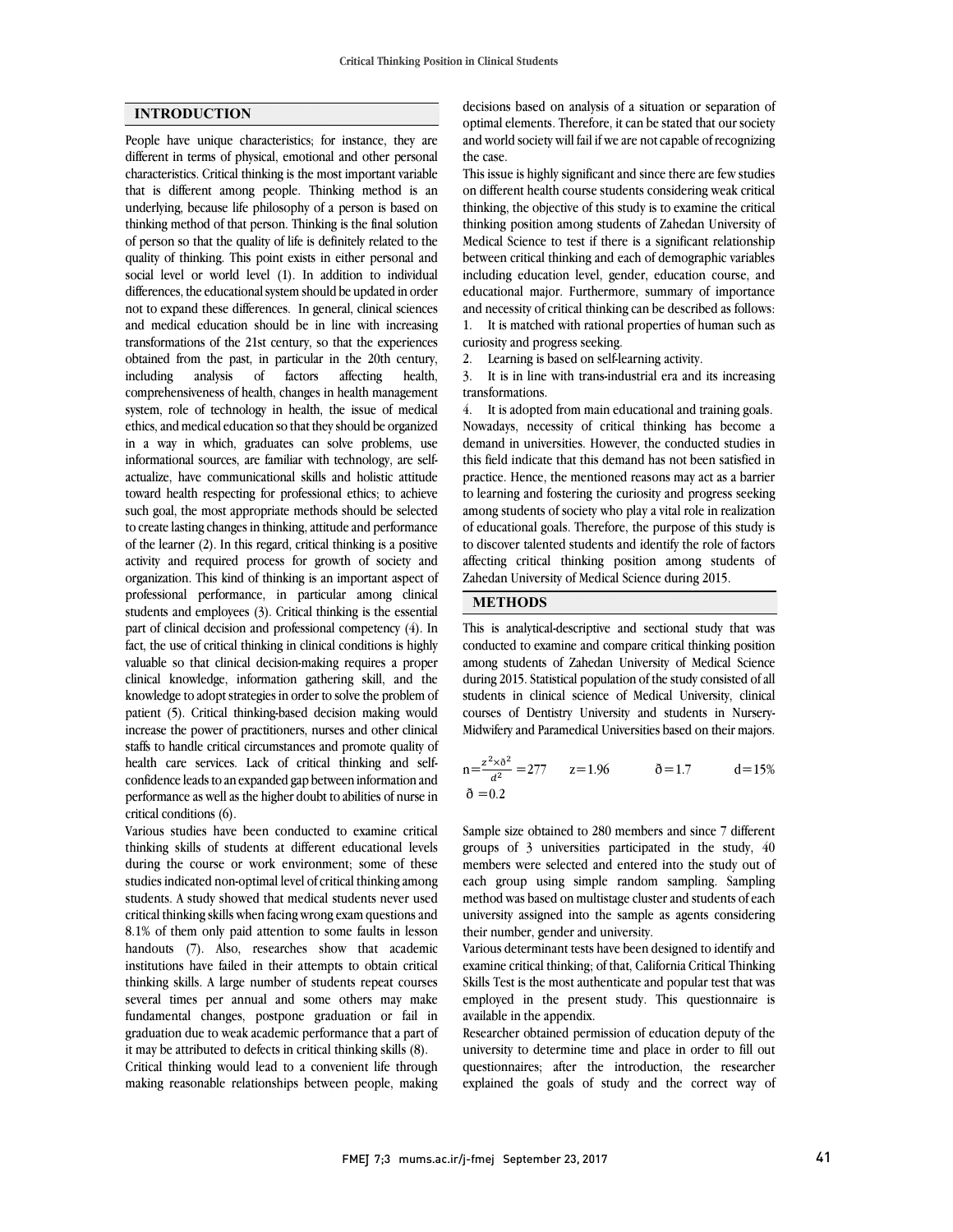responding to questions. The required time set to  $\frac{4}{3}$  minutes, so that questionnaires were filling out anonymously by samples in the presence of researcher and in a calm environment. In addition, the laboratory's majority from paramedical university and optometry major from responding to questions. The required time set to 45 Rehabilitation, University were added to study population.

 Questionnaire of this study had two parts including demographic information about students (age, gender, marital status, work experience, clinical experience, and GPA of previous semester) and the applied instrument in this study (CCTS (version B)) that its validity and reliability of Persian version had been proved (9).

 This test consisted of 34 5-point items in five scopes of cognitive skills of critical thinking (analysis, inference, induction, deduction, and evaluation). This questionnaire was designed because of natural maturity in elementary and secondary schools. Moreover, no content knowledge with an expertise in a particular field was required to respond to questions. based on a public field of knowledge that is simply accessible

 A correct response obtained score 1 and total of correct 34 and minimum score was equal to 0; the obtained score from each part of the test varied between 0 and 16 so that scores of evaluation, analysis, inference, induction and deduction obtained for 14, 16, 14, 11, and 9, respectively. Collected data were analyzed through SPSS Software using<br>ANOVA and independent tasts  $\overline{a}$ response formed the full score. Maximum score was equal to ANOVA and independent t tests.

#### **RESULTS**

 Of 206 participants, 64 members (31.06%) were from University, 57 members (27.66%) from Nursery-Midwifery University and 64 members (31.06%) from Paramedical University. According to demographic information on population, 13.62% were educating in PhD and 86.37% were educating in BA degree. 2-member groups were compared University Of Medicine, 21 members (10.195) from Dentistry

 $\overline{a}$ 

using an independent t-test and more than 2-member groups were compared using ANOVA test.

 Mean of the total score of critical thinking in the University of Medicine obtained to  $14.07 \pm 25.4$ , in Dentistry University obtained to  $11.28 \pm 69.3$ , in Paramedical University obtained to  $12.06 \pm 95.2$  and in the Nursery-Midwifery University statistical ANOVA test, there was a significant difference between mean scores of critical thinking in different scopes obtained to  $10.06 \pm 35.3$ . According to the result of the and universities  $(P=0.0001)$ .

 $\overline{a}$ of students in different scopes of critical thinking and their<br>relations to each university Table 1 indicates results of comparison between mean scores relations to each university.

 According to the result of the statistical ANOVA test in table 1, there was a significant difference between mean scores of critical thinking skills considering scopes of analysis induction  $\hat{p}=0.0001$ ) in different universities; in this regard, university of medicine obtained the highest score level and Nursery-Midwifery University obtained the lowest score level. significant difference between mean scores of critical thinking in scope of evaluation in different universities ( $P=0.109$ ).  $(P=0.001)$ , inference  $(P=0.0001)$ , deduction  $(P=0.019)$  and According to the result of ANOVA test, there was not any

 Table 2 indicates comparison between mean scores of medical students considering different scopes of critical thinking and their relation to training and interning courses. there was a significant difference between mean scores of critical thinking skill among clerkships and interns considering scopes of evaluation  $(P=0.0001)$  and induction  $(P=0.019)$ ; in this case medical interns obtained higher According to the result of the Independent t-Test in table 2, scores compared to clerkships.

 According to the result of the Independent t-Test, there was not any significant difference between mean scores of critical thinking skill of interns and clerkships considering scopes if analysis (0.978) and inference (0.464).

| Table1. Mean scores of students in different scopes of critical thinking in each university |                       |                       |                          |                      |  |  |
|---------------------------------------------------------------------------------------------|-----------------------|-----------------------|--------------------------|----------------------|--|--|
|                                                                                             | <b>Medicine</b>       | <b>Dentistry</b>      | <b>Nursery-Midwifery</b> | Paramedical          |  |  |
| Mean score of critical thinking skill                                                       | $14.0781 \pm 4.25872$ | $11.2857\pm3.96412$   | $10.0625 \pm 3.35802$    | $12.0625 \pm 2.9538$ |  |  |
| P-value                                                                                     | 0.0001                |                       |                          |                      |  |  |
| Mean score of critical thinking skill in<br>scope of analysis                               | 4.0469±1.88923        | $3.1905 \pm 1.50396$  | $2.8070 \pm 1.60844$     | 3.4688±1.53239       |  |  |
| P-value                                                                                     | 0.001                 |                       |                          |                      |  |  |
| Mean score of critical thinking skill in<br>scope of evaluation                             | 5.1875 ± 2.06924      | $4.66667 \pm 1.77012$ | $4.4561 \pm 1.78356$     | $4.5469 \pm 1.52159$ |  |  |
| P-value                                                                                     | 0.109                 |                       |                          |                      |  |  |
| Mean score of critical thinking skill in<br>scope of inference                              | 4.8438±1.72947        | 3.4286±1.93834        | $2.9474 \pm 1.52855$     | 4.0469±1.57792       |  |  |
| P-value                                                                                     | 0.0001                |                       |                          |                      |  |  |
| Mean score of critical thinking skill in<br>scope of deduction                              | 5.0625±2.23873        | $4.4286 \pm 2.03891$  | $4.0000 \pm 1.71131$     | $4.6875 \pm 1.50000$ |  |  |
| P-value                                                                                     | 0.019                 |                       |                          |                      |  |  |
| Mean score of critical thinking skill in<br>scope of induction                              | $7.4063 \pm 2.18013$  | 5.7619±2.23394        | 5.1754±2.09696           | $6.0781 \pm 1.85425$ |  |  |
| P-value                                                                                     | 0.0001                |                       |                          |                      |  |  |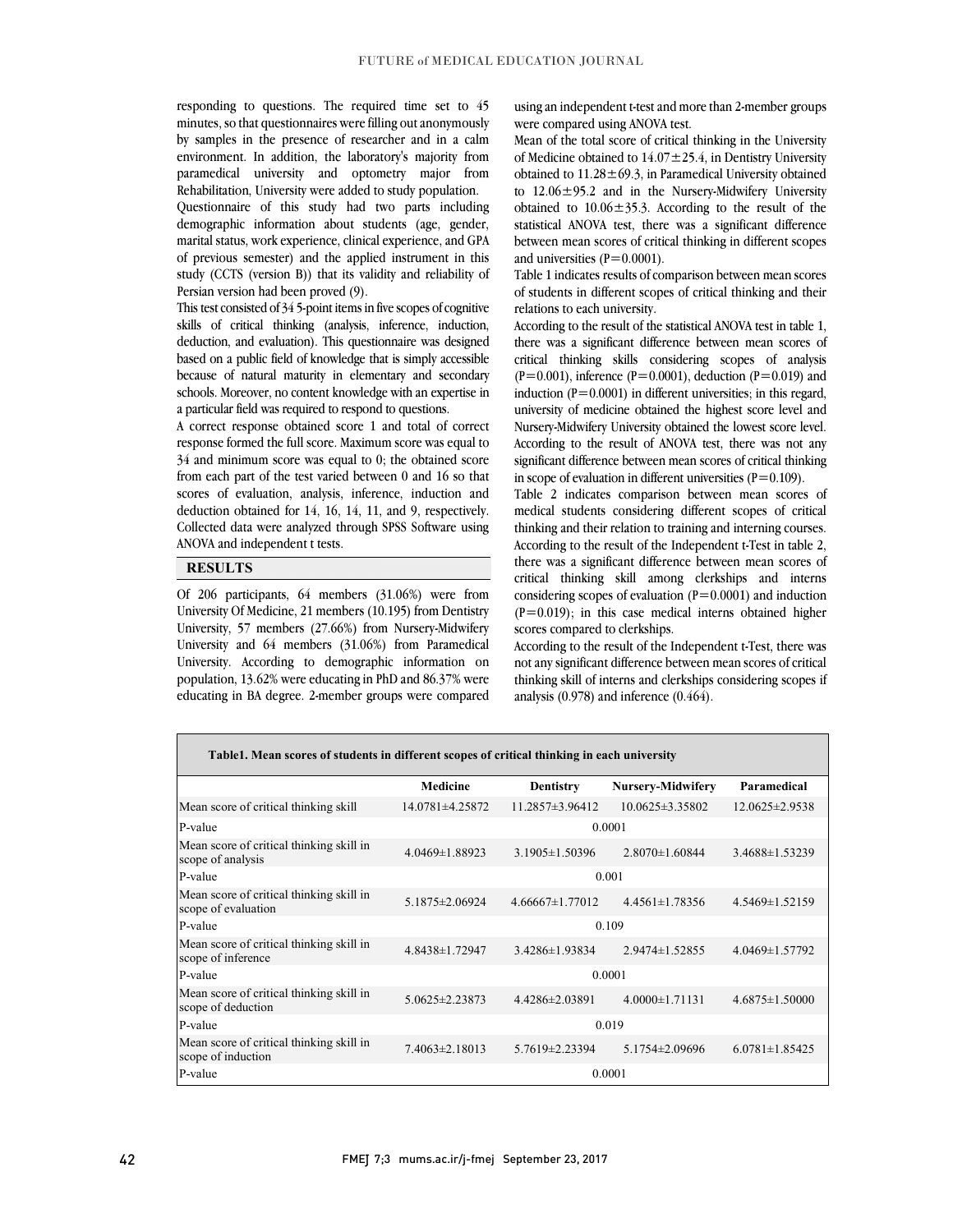$\overline{\phantom{a}}$ 

| Table2. Mean scores of medical students (clerkships and interns) in different scopes of critical thinking |                       |        |                      |  |  |
|-----------------------------------------------------------------------------------------------------------|-----------------------|--------|----------------------|--|--|
|                                                                                                           | <b>Clerkships</b>     |        | <b>Interns</b>       |  |  |
| Mean score of critical thinking skill                                                                     | $12.6765 \pm 3.69045$ |        | 15.6667±4.35758      |  |  |
| P-value                                                                                                   |                       | 0.015  |                      |  |  |
| Mean score of critical thinking skill in scope of analysis                                                | $3.8824 \pm 1.93476$  |        | $4.2333 \pm 1.85106$ |  |  |
| P-value                                                                                                   |                       | 0.978  |                      |  |  |
| Mean score of critical thinking skill in scope of evaluation                                              | $4.3235 \pm 1.73591$  |        | $6.1667 \pm 2.00144$ |  |  |
| P-value                                                                                                   |                       | 1.001  |                      |  |  |
| Mean score of critical thinking skill in scope of inference                                               | $4.4706 \pm 1.33110$  |        | $5.2667 \pm 2.03306$ |  |  |
| P-value                                                                                                   |                       | 0.464  |                      |  |  |
| Mean score of critical thinking skill in scope of induction Mean                                          | $3.8529 \pm 1.70796$  |        | $6.4333\pm1.97717$   |  |  |
| P-value                                                                                                   |                       | 0.0001 |                      |  |  |
| score of critical thinking skill in scope of deduction                                                    | 7.2059±2.18507        |        | $7.6333\pm2.18905$   |  |  |
| P-value                                                                                                   |                       | 0.982  |                      |  |  |

# **DISCUSSION & CONCLUSION**

According to the results of this study, there was a significant difference between mean scores of critical thinking skill in different universities considering different scopes. It should be explained that medical students and sometimes dentistry students obtained higher scores and had better critical thinking. Accordingly, it can be stated that there was a significant difference between universities considering mean scores of critical thinking in scopes of analysis, inference, deduction and induction so that medical and dentistry students had a better situation. However, it should be noted that this significance or better score of these students is not that much considerable naming it a good position. According to the comparison between majors and results of applied statistical tests, mean of total scores of critical thinking in different scopes was significantly different between majors. In this case, medical and dentistry student obtained higher scores. The last result obtained from comparison between interns and clerkships; in this case, there was a significant difference between mean scores of critical thinking skill among students educating in different majors; however, there was not a significant difference between mean scores of critical thinking considering different scopes of analysis, inference, and deduction. This indicates that the difference between increased education duration and critical thinking growth are not relatively related to each other, but researcher assumes that this minor change may be attributed to long clinical courses of medical students, numerous cases, and clinical decision that are made by these students.

In general, findings obtained from studies conducted by Khalili (2001), Hosseini and Bahrami (2002), Islami (2003), Babamohammadi and Khalili (2004), Miller (2003) indicated significant difference between critical thinking of students based on education level, educational major and gender, whereas, findings of studies conducted by Babamohamadi and Khalili (2004), Gharib et al. (2009), Mcgrass (2003) and Teper (2004) indicated no significant difference between critical thinking of students considering the mentioned

 Iranian researches is related to educational shortcomings that influence negatively on some skills; these shortcomings consist of mismatch between the lessons' content and educational process, lack of time, repetitive lessons, traditional teaching methods, inappropriate evaluation skill. However, lack of such critical skill is not just related to Iran. Seemingly, use of traditional teaching strategies may be a reason for the weak level of critical thinking among statistical difference between critical thinking abilities of two studied groups. Different researchers have obtained different results about critical thinking skills among students in different majors (10-16). variables. The most important point that is emphasized by methods, and weak evolution method of critical thinking students, educating at different levels and lack of significant

 besides official academic teachings during the education course, it is expected that critical thinking is developed during academic education. However, the results of this study and similar researches in Iran show that current thinking skills; hence, educational programs should be revised. Some effective measurements include changing teacher-based educational strategies for student-based strategies, reducing repetitive and non-essential lessons, discussion in class, and moderating role of the professor as a lecturer in class. In other words, not only essential content should be taught, but also application of critical thinking skills should be taught in order to develop independent correct planning and application of specific strategies can be used to teach critical thinking skills during education. Since university students benefit from implicit teachings teaching methods have not effectively improved critical making students participate in learning, raising topics for studies of students as well as their thinking power. However,

 Low mean scores imply that teaching and learning strategies should be such organized to increase and strengthen thinking and criticizing the power of students (10-13).

It was found in this research that students were high ability in scope of evaluation of reasons so that this scope was in relation with the proper ability to identify proposed reasons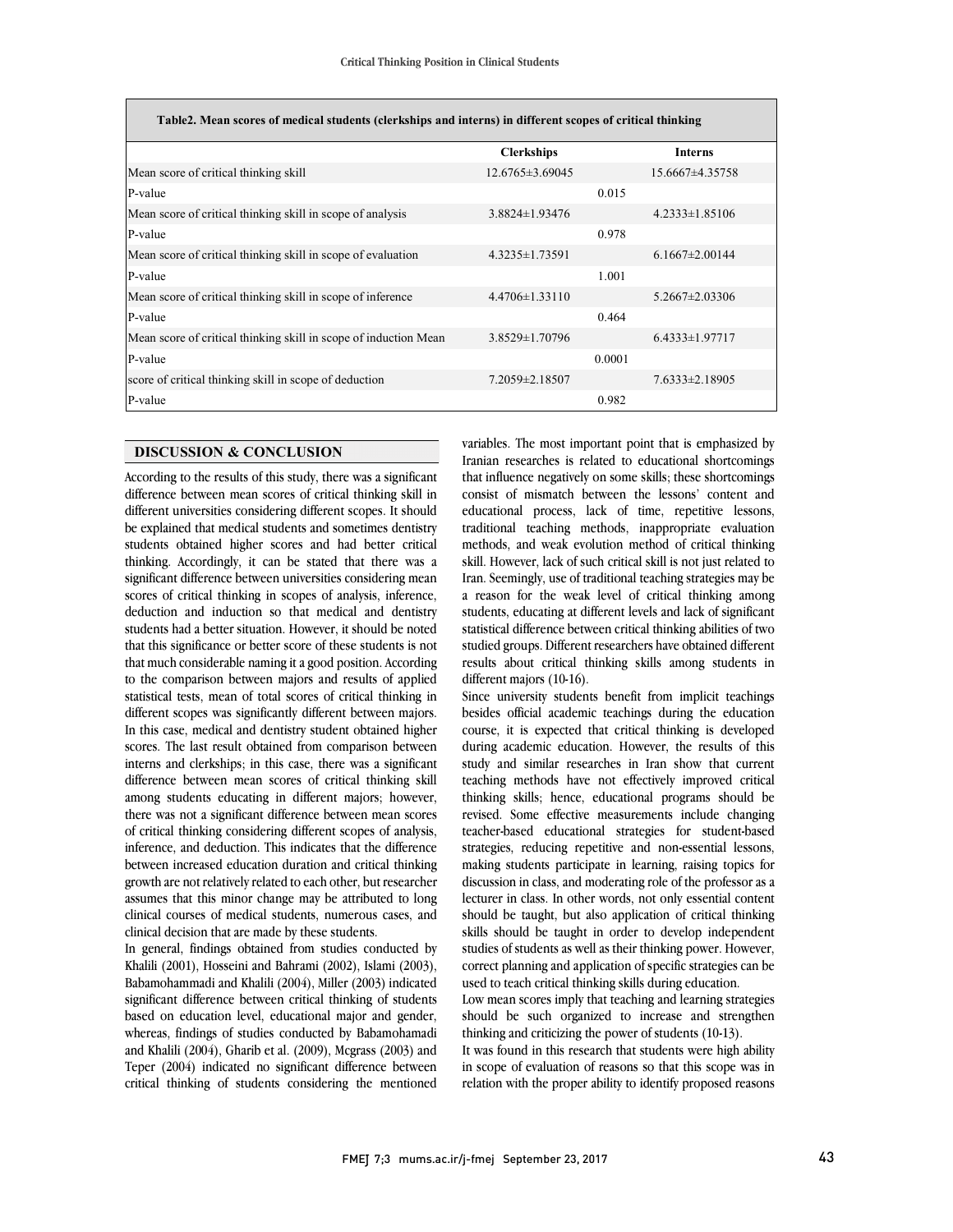in the scope of inference, consideration of evidences, and lack of personal propensity of results; on the other hand, the weakest ability was related to inference because of weak relative thinking among students and lack of usage of skill properly. Relativism helps the person to consider all aspects of a reality in his/her judgments preventing from absolute judgment and preparing person to receive more information. According to the study conducted by Islamic et al. To nursery students of Tehran University of Medical Science, the highest score of students was related to the scope of interpretation. Interpretation of subjects is based on the ability to identify presumptions and attitudes that should be guessed by the person; in their study, the lowest score was related to the scope of inference that is matched with result of our study (12). According to research results, pre-university teachings are required to improve critical thinking. In fact, this skill should be taught before university to be developed in university; therefore, infrastructural change in education system is the basic need that should be taken into account by education officials. Since job status and career success of people are affected by academic teachings, the university plays a vital role in growth of critical thinking skill. Hence, changes in curriculum and concentration on modern educational methods affects the tendency and participation of students and their ability of problem-solving through selfinitiation. Clinical environment is a factor affecting growth of critical thinking among students. There are some barriers to the growth of this skill such as time limitation, large number of students, lack of facilities in sectors, lack of familiarity with modern equipment, and clinical experiences of students that are observed instead of participation. Appropriate educational environment and application of learning assist tools are underlying points that should be noted. Clinical teaching along with proper use of nursery process would lead to growth of abilities such as accuracy, inference, presumption and attitude diagnosis increasing the ability of interpretation (14-16).

#### **RECOMMENDATION**

According to the results of this study, the most common barrier to growth and development of critical thinking is the

use of traditional methods in the education system and educational approach that are based on repetitive imitation. In fact, educational environment should be full of empathy, understanding and respect for each other. Personal characteristics affecting this process are interesting, motivation, self-efficacy, etc. Transformational leadership was introduced as an effective factor in higher education institutions.

In summary, some recommendations can be presented to promote these skills in medical sciences:

1. Teaching bases of critical thinking to students through curriculum, teaching in job for professors of university using critical thinking strategies.

2. Study of critical thinking at the entrance time to university and graduation in universities and recording results; in this case, results can be used to investigate evolution process of critical thinking and validation of universities.

3. Teaching students in universities through groups and discussions focusing on the development of intellectual process among students.

4. These evaluations should be done broadly in higher scales to determine the score of critical thinking in society.

5. Preventing from passive teaching methods and valuation of students based on intellectual processes for problem solving.

6. Educational planers should make some changes in headlines considering critical thinking skills during academic education even in low educational levels.

7. It is recommended using transformational management in universities considering incentive of individuals to choose an academic major, matching content of lessons with semester time, and creating safe space full of empathy to express opinions and develop critical thinking skill in an educational environment.

In conclusion, it can be stated that clinical students have lowlevel critical thinking skill and since this thinking method is highly important in clinical reasoning, policy makers, planners, and educational managers should strengthen critical thinking of students in medicine correcting curriculum, preparing facilities and educational environment, in particular clinical environment.

#### **REFERENCES**

1. Heydari A., Seyedasyaban, S. (2013). Comparison of critical thinking, hard work, motivation and creativity in students of Islamic Azad University ANDIMESHK, New findings in psychology. Summer 2013, Vol. 8, Issue27; 101-117.

2. Jamshidi HR. Medical education in 21st century. Iranian Journal of Medical Education 2001; 1(2): 30-7.

3. Hasanpour M, Mohammadi R, Dabbaghi F, Oskouie SF, Yadavar Nikravesh M, Salsali M, et al. [The need for change in medical science education: A step towards developing critical thinking]. IJN, 2006. 44(18): 39-48. Persian

4. Tiwari A, Avery A, Lai P. Critical thinking disposition of Hong Kong Chinese

and Australian nursing students. J Adv Nurs; 2003. 44 (3): 298-308.

5. Rasool Eslami A, Shekarabi R, Behbahani N, Jamshidi R. comparison of Critical Thinking in Freshmen and Senior Nursing Students and nurses. Iranian Journal of Iran Nursing. 2004;39:15-29.

6. Myrick F, Yonge O. Preceptor questioning and student critical thinking. Journal of Professional Nursing.2002; 18(3):176-81.

Athari Z, Sharifi M, Nematbakhsh M, Babamohammadi H. Evaluation of Critical Thinking Skills in Isfahan University of Medical Sciences, Students and Its Relationship with Their Rank in University Entrance Exam Rank. Iranian Journal of Medical Education 2009; 9(1): 5-12.

8. Bessick C Sh. Improved critical thinking skills as a result of direct instruction and their relationship to academic achievement The School of Graduate Studies and Research Department of Educational and School Psychology, Indiana University of Pennsylvania; 2008. [Dissertation].

9. Khalili H, Soleimani M. Determination of reliability, validity and norm of California critical thinking skills test, form B. Journal of Babol University of Medical Sciences. 2003; 0:84-90.

10. Babamohammadi H, Esmaeilpour M, Negarandeh R, Dehghan-Nayeri Comparison of critical thinking skills in nursing students of Semnan and Tehran